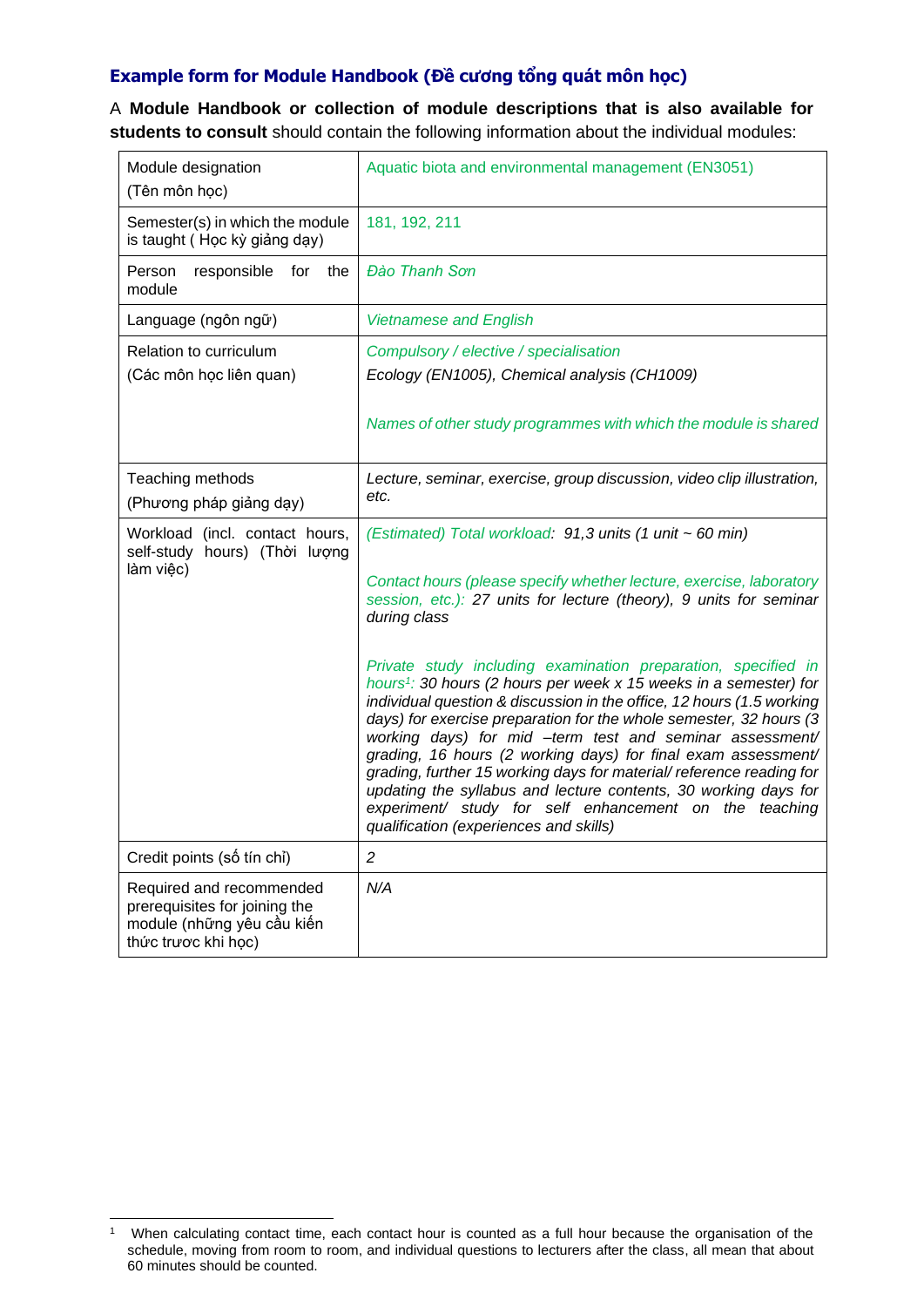| Module objectives/intended<br>learning outcomes (Mục tiêu<br>môn học, yêu cầu CĐR) | Key question: what learning outcomes should students attain in the<br>module<br>After completing the course, students could (learning outcomes)                                                                                                                                                                                                                                                                                                                        |
|------------------------------------------------------------------------------------|------------------------------------------------------------------------------------------------------------------------------------------------------------------------------------------------------------------------------------------------------------------------------------------------------------------------------------------------------------------------------------------------------------------------------------------------------------------------|
|                                                                                    | Master the knowledge on environmental parameters<br>relating to the lives of organisms in water boides<br>Know the main and important groups of organisms in<br>water bodies<br>Know how to describe, analyse, and evaluate the<br>environmental data and organisms<br>Be able to apply the hydrobiological knowledge into the<br>pratice<br>Be able to present, discuss and group working<br>Master the knowledge on pollutants and their impacts on<br>living things |
| Content (Nội dung)                                                                 | The description of the contents should clearly indicate focus areas<br>and the level of difficulty.                                                                                                                                                                                                                                                                                                                                                                    |
|                                                                                    | Introduction to the course                                                                                                                                                                                                                                                                                                                                                                                                                                             |
|                                                                                    | <b>Chapter 1:</b> Origin, distribution and characteristics of water bodies                                                                                                                                                                                                                                                                                                                                                                                             |
|                                                                                    | <b>Chapter 2: Phytoplankton community</b>                                                                                                                                                                                                                                                                                                                                                                                                                              |
|                                                                                    | <b>Chapter 3: Zooplankton community</b>                                                                                                                                                                                                                                                                                                                                                                                                                                |
|                                                                                    | <b>Chapter 4: Communities of zoobenthos and fish</b>                                                                                                                                                                                                                                                                                                                                                                                                                   |
|                                                                                    | <b>Chapter 5: Aquatic macrophytes</b>                                                                                                                                                                                                                                                                                                                                                                                                                                  |
|                                                                                    | Chapter 6: Pollutants in water environment and aquatic organisms                                                                                                                                                                                                                                                                                                                                                                                                       |
|                                                                                    | Chapter 7: Evaluation, mitigation the pollutants and environmental<br>management                                                                                                                                                                                                                                                                                                                                                                                       |
| Exams and assessment formats<br>(Hình thức kiểm tra và thi)                        | assignment, seminar (25 min of presentation; $15 - 20$ min for<br>question/ answer): 30%<br>mid-term test (multiple choice, 50 min): 20%<br>final examination (assay, 50 min): 50%                                                                                                                                                                                                                                                                                     |
| Study and examination<br>requirements (Tỉ lệ đánh giá học<br>tập)                  | Requirements for successfully passing the module<br>Students must have a final grade of 50% or higher to pass; the final<br>exam must be graded of not less than 3/10.                                                                                                                                                                                                                                                                                                 |